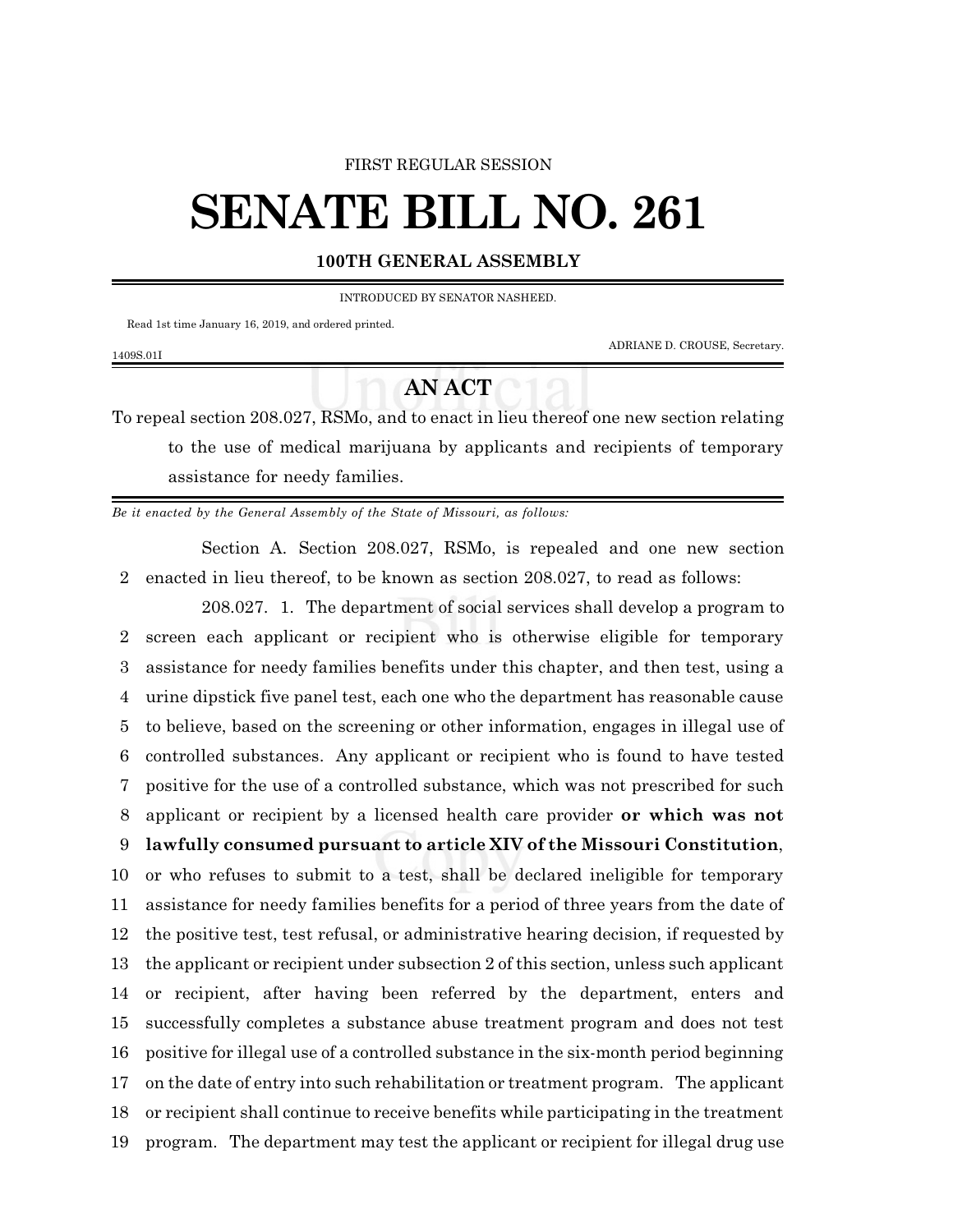at random or set intervals, at the department's discretion, after such period. If the applicant or recipient tests positive for the use of illegal drugs a second time, then such applicant or recipient shall be declared ineligible for temporary assistance for needy families benefits for a period of three years from the date of the positive test, test refusal, or administrative hearing decision, if requested by the applicant or recipient under subsection 2 of this section. The department shall refer an applicant or recipient who tested positive for the use of a controlled substance under this section to an appropriate substance abuse treatment program approved by the division of alcohol and drug abuse within the department of mental health.

 2. An applicant or recipient who is found to have tested positive or who refuses to submit to a test under subsection 1 of this section may request that an administrative hearing be conducted by the department under the provisions of section 208.080, and if requested, such hearing shall be conducted.

 3. Case workers of applicants or recipients shall be required to report or cause a report to be made to the children's division in accordance with the provisions of sections 210.109 to 210.183 for suspected child abuse as a result of drug abuse in instances where the case worker has knowledge that:

 (1) An applicant or recipient has tested positive for the illegal use of a controlled substance; or

 (2) An applicant or recipient has refused to be tested for the illegal use of a controlled substance.

 4. Other members of a household which includes a person who has been declared ineligible for temporary assistance for needy families assistance shall, if otherwise eligible, continue to receive temporary assistance for needy families benefits as protective or vendor payments to a third-party payee for the benefit of the members of the household.

 5. The department of social services shall promulgate rules to develop the screening and testing provisions of this section. Any rule or portion of a rule, as that term is defined in section 536.010, that is created under the authority delegated in this section shall become effective only if it complies with and is subject to all of the provisions of chapter 536 and, if applicable, section 536.028. This section and chapter 536 are nonseverable and if any of the powers vested with the general assembly pursuant to chapter 536 to review, to delay the effective date, or to disapprove and annul a rule are subsequently held unconstitutional, then the grant of rulemaking authority and any rule proposed